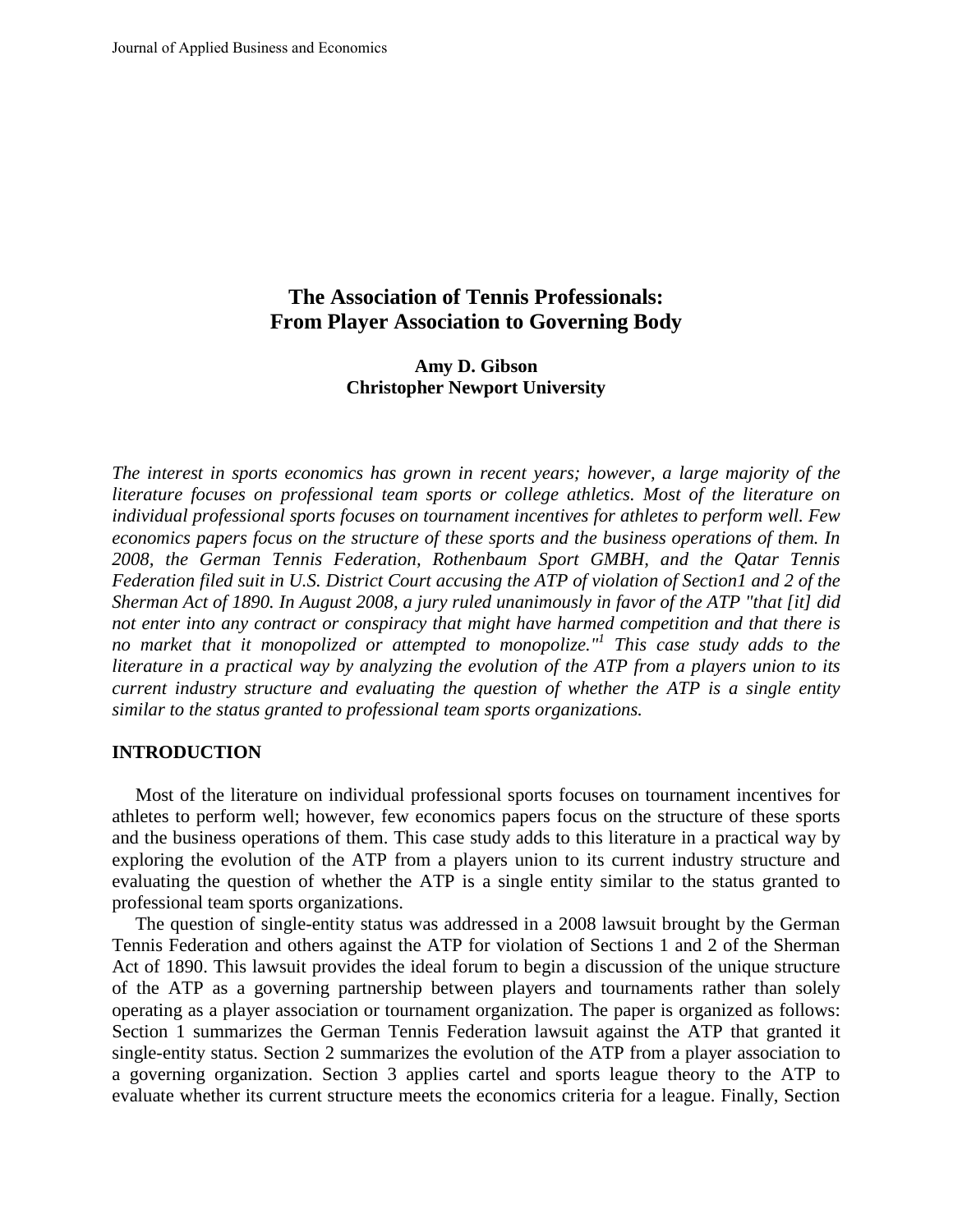4 briefly discusses the implications of the legal ruling and this structure on individual professional sports organizations.

## **THE ATP: SINGLE-ENTITY OR NOT?**

#### **ATP World Tour 2009 Restructuring**

 In 2008, the ATP Tour announced a restructuring for the 2009 season**.** The purpose of the restructuring was to provide a tournament schedule that promotes player health, reduces the risk of player injuries, and lowers the number of player withdrawals; to increase and improve tournament infrastructures; and to increase player compensation at tournaments. The restructuring of the tournament schedule involved reorganizing 63 tournaments into 3 tiers— ATP World Tour Masters 1000s, ATP World Tour 500s, and the ATP World Tour 250s (ATP World Tour, 2009). The implementation of these tiers replaces the old tier system and is designed to improve the ranking system.<sup>2</sup>

## **Deutscher Tennis Bund vs. ATP Tour Inc.**

#### *Plaintiff Claims*

 In July 2008, the trial of Deutscher Tennis Bund vs. ATP Tour Inc. began in the U.S. District Court of Delaware. The plaintiffs, the German Tennis Federation, Rothenbaum Sport GMBH, and the Qatar Tennis Federation, claimed that the ATP Tour had violated Sections 1 and 2 of the Sherman Act of 1890 by "[attempting] to monopolize player commitments and tournament sanctions of men's professional tennis through its planned restructuring of the 2009 tournament schedule" (Jury rejects German Federation claims, 2008). The lawsuit was the result of the decision by the ATP Tour to downgrade the Hamburg Masters Series tournament. Instead of automatically being included in the ATP World Tour Masters 1000, it would be included in the ATP World Tour 500s. This move eliminated the requirement that top players be registered for the tournament and reduced the number of ranking points players would receive for participating in the tournament.

 Under Section 1, the plaintiffs claimed the ATP Tour had violated the "rule of reason" in that the new 2009 ATP World Tour agreement would cause significant economic harm to the Hamburg. By downgrading the tournament, the incentive for top players to participate in the tournament would be significantly reduced. If the top players were not guaranteed to participate, the tournament would lose both sponsors and spectators causing significant monetary damages to the tournament owners and organizers (American Bar Association, 2008).

 Under Section 2, the plaintiffs claimed that the ATP intentionally conspired to "monopolize… the markets for top-tier men's professional tennis, player services for top tier men's professional tennis and sanction for top-tier men's professional tennis tournaments" (American Bar Association, 2008). Therefore, the tournament rescheduling is the result of collusion among ATP officers and other tournament directors, who are separate entities, to control the market for men's professional tennis with respect to both tournaments and players.

#### *Defense Claims*

To counter these claims, the ATP employed the "single-entity defense" often used by professional team sports leagues. Under this defense, the ATP argued that it acts as any professional sports league regarding business decisions such that it operates as one governing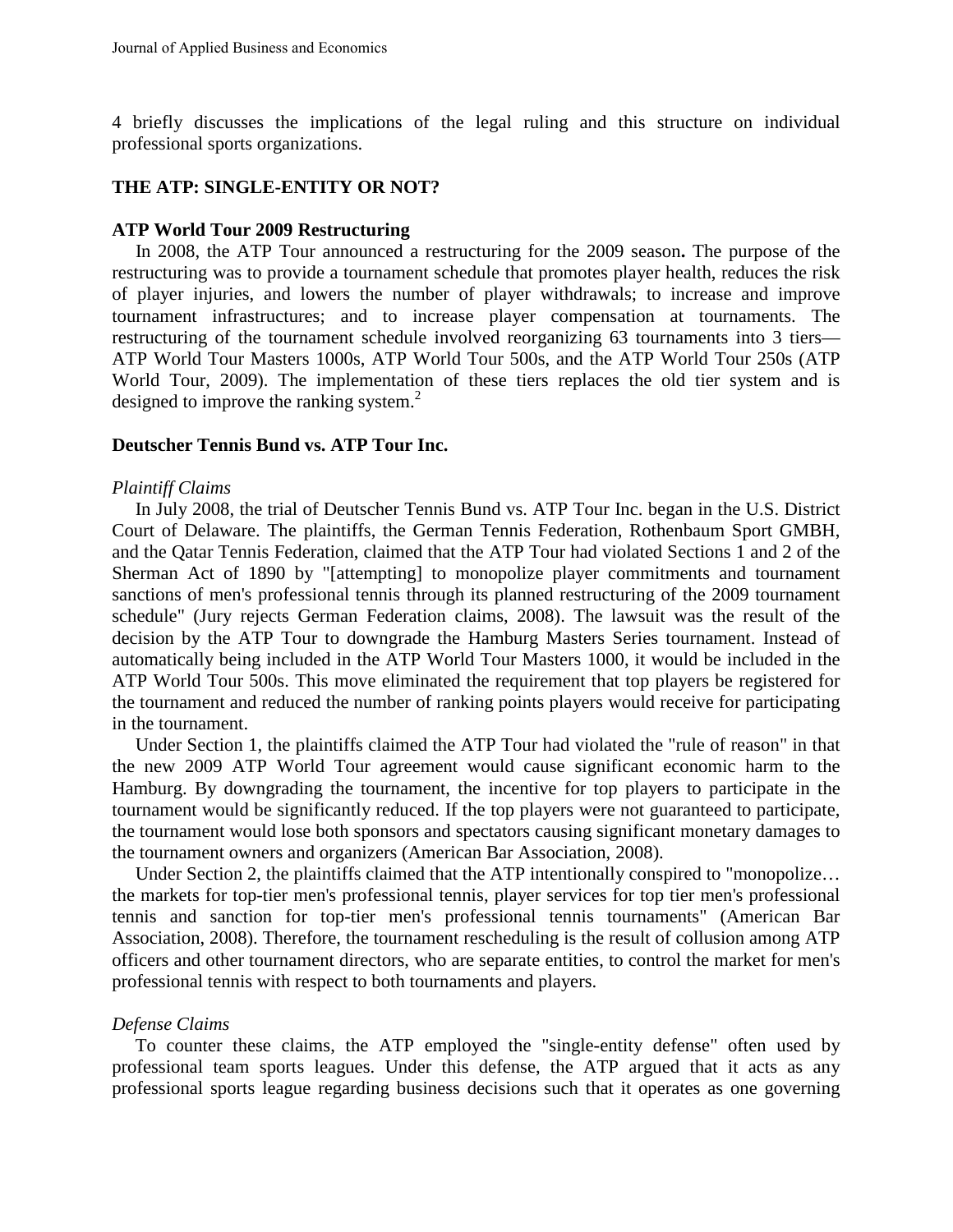organization rather than several organizations in determining rules and schedules. (Schriner, 2008).

## *Verdict and Its Implications*

 In August 2008, a jury ruled unanimously on both counts in favor of the ATP "that [it] did not enter into any contract or conspiracy that might have harmed competition and that there is no market that it monopolized or attempted to monopolize" (Jury Rejects German Federation Claims, 2008). According to Schriner (2008), the judge in the case instructed the jury to determine whether the ATP "functions as a single business entity" regarding the management of various facets of the ATP Tour including designation of tournaments, determination of tournament schedules, and determination of ranking points. Therefore, by issuing a complete verdict in favor of the ATP, the jury effectively extended single-entity status and its antitrust exemptions to the ATP.

 The implications of this complete verdict are significant not only to men's professional tennis, but also to women's professional tennis, men's and women's professional golf, and other individual professional sports organizations. By granting single-entity status to the ATP, it allows the ATP to have complete control over tournament sanctioning, tournament scheduling, ranking points, and broadcasting and merchandising rights.

# **THE EVOLUTION OF THE ATP3**

 This lawsuit and its subsequent verdict provide the ideal case under which to evaluate the evolution of the ATP World Tour from its beginning as a players union to a governing global sports organization. This section includes a history of the ATP and its evolution to its current organization.

 In essence, the professional tennis industry is comprised of four global sports organizations: International Tennis Federation (ITF), ATP World Tour (formerly The Association of Tennis Professionals), WTA Tour (formerly the Women's Tennis Association), and the Grand Slam Committee. The ITF is the primary governing body which establishes the basic rules of play and oversees the four major tournaments (Australian Open, French Open, US Open, and Wimbledon), the lower-ranked professional circuits, and the Davis Cup and Fed Cup international team competitions. The ATP World Tour and the WTA Tour contract with players and tournaments to provide tennis events worldwide. Thus, unlike salaried professional sports team athletes, professional tennis players are "self-employed." It is this employee designation that makes the ATP World Tour (and other individual global sports organizations) unique compared to professional team sports leagues (Foster, 2006).

 The Association of Tennis Professionals was officially established in 1972 as a players association whose goal was to promote the interests of players on the Grand Prix professional men's tennis circuit established in 1970. By acting as a unified body, the ATP established a world ranking system to assess player performance and determine tournament entry more objectively. Until 1989, ATP representatives worked with both the ITF and tournament representatives to guide men's professional tennis in a manner that supported the interested of the players.

 In 1990, the ATP Tour began its inaugural season that included the Top 50 players in the world, who had signed contractual agreements to participate, and 76 tournaments. This organization, which officially became the ATP in 2001 and the ATP World Tour in 2009, was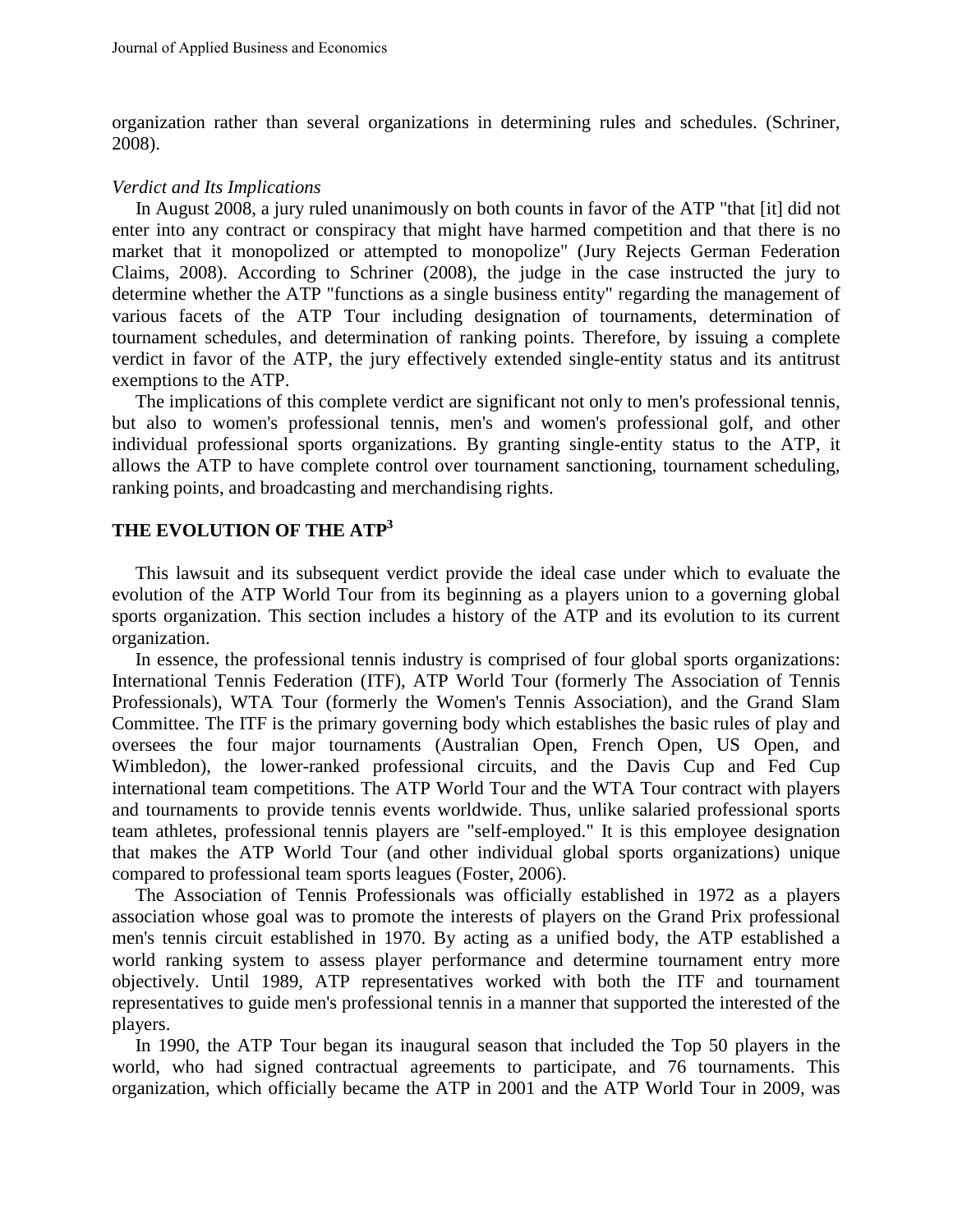not longer simply a players association, but a unique partnership between the player members and the tournament members. Specifically, the organization is governed by a Board of Directors, a Player Council, and a Tournament Council. The Board of Directors is elected by the members and comprised of a chairman, three player representatives, and three tournament representatives. The Player Council has 11 members includes four 1-50 ranked singles players' representatives, two 51- 100 ranked singles players' representatives, two 1-100 ranked doubles players' representatives, two at-large representatives, and one alumni's representative. Currently, the Top 3 players, Rafael Nadal, Roger Federer, and Novak Djokovic, comprise three of the representatives on the Player Council indicating the seriousness with which the top players consider their role in the governance of their sport. The Tournament Council has five European representatives, four International representatives, and four Americas representatives.

## **CARTELS, LEAGUES, AND THE ATP**

 This section applies basic concepts of cartel and league theory to demonstrate the singleentity operations of the ATP.

## **The ATP as a Cartel**

 According to basic cartel theory, a cartel has a greater potential for success if it meets the following criteria: nearly identical products; similar cost structures; division of market and revenues/profits; and binding and enforceable rules. In evaluating the current ATP organizational structure, it can be argued that the ATP does operate as a successful cartel. First, all tournaments provide nearly identical products—tennis matches. Although the quality of the players and the quality of the matches played may differ significantly across tournaments, the basic rules of play are identical for each tournament.<sup>4</sup> Second, tournaments of the same size and stature will have similar cost structures for prize money, infrastructure, and other aspects of tournament operations. Third, tournaments are held in different cities regardless of when they are held. Therefore, competition within a city for player talent is rare although competition between tournament venues, especially lower tier tournaments, can occur. However, because the ATP sets the tournament schedule, this competition between venues is virtually eliminated. Furthermore, under the new ATP World Tour structure, in addition to a 20% increase in prize money, "a multimillion dollar bonus pool and a profit sharing model" have been created to provide greater incentive for players to have a more vested interest in the growth of the sport. Finally, both players and tournaments contractually agree to abide by the rules established by the ATP governing bodies regarding appearances and conduct by players and provision of facilities, trainers, and other player requests by the tournaments. If a player or tournament violates these rules, monetary penalties and other sanctions are strictly adjudicated and enforced by the ATP. Both players and tournaments have the right to appeal any penalties and sanctions levied on them.

## **The ATP as a Cooperative League**

According to Fort (2006), "leagues enable owners to pursue economic goals and objectives that they cannot pursue as successful as acting alone" (p.134). Therefore, Fort contends that leagues engage in two types of cooperation to achieve their goals: single-entity cooperation and joint venture cooperation.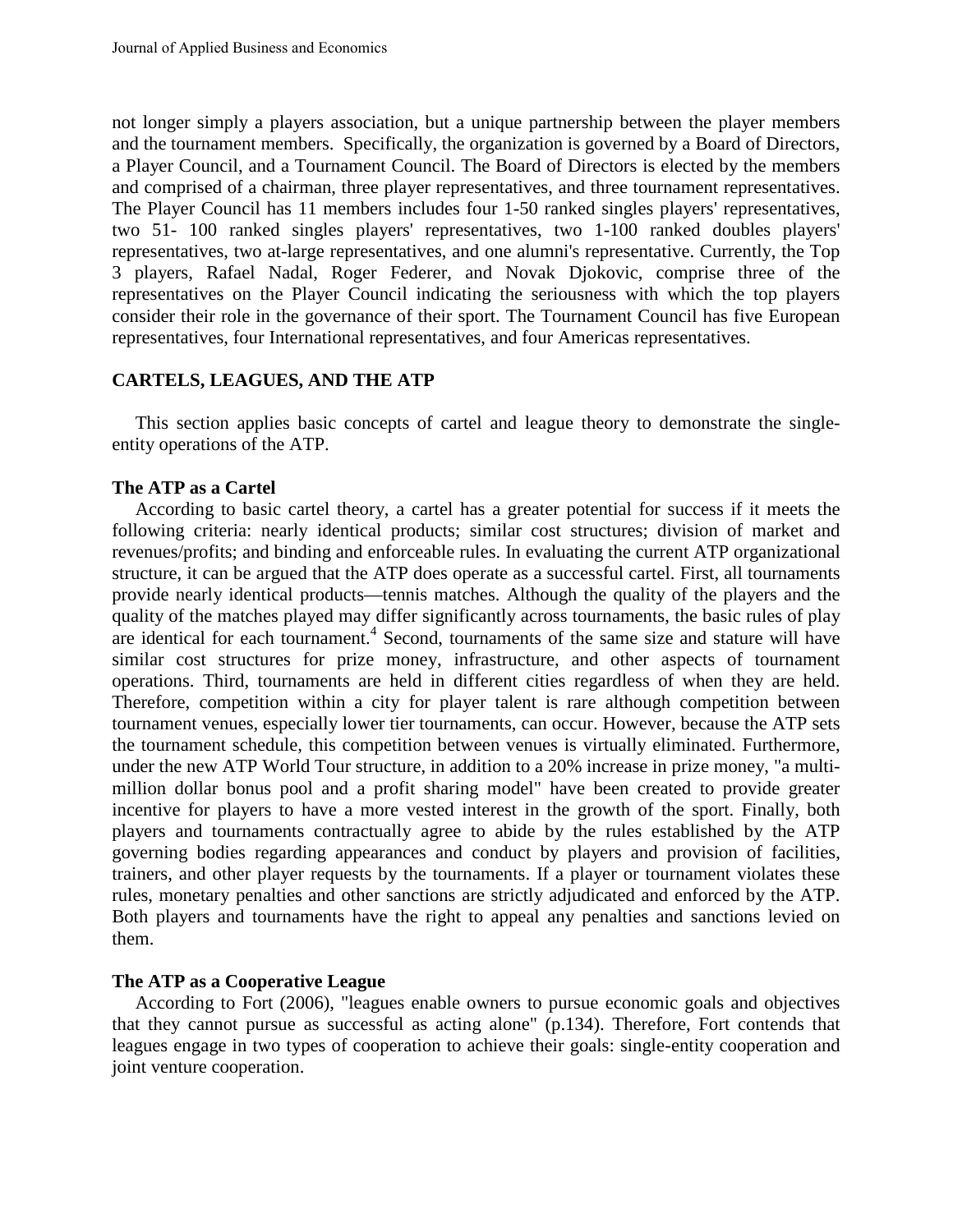#### *Single-Entity Cooperation*

Single-entity cooperation occurs for the sole objective to make play occur. Therefore, to ensure the success of the competitive sports, leagues coordinate schedules, rules, and the championship structure for the sport (Fort, 2006).

*Schedule.* For the ATP, coordinating the tournament schedule ensures that as many tournaments as possible are available to players. Each tournament desires to have the highest quality players because those players will draw more spectators and tournaments sponsors. Hence, the tournament tier structure creates opportunities for the lower-tier tournaments to attract higher ranked players so the roster is stronger.

 Coordinating the schedule also requires the ATP to determine season length. This issue has been at the forefront of player concerns for over a decade. As the popularity of professional tennis has expanded globally, more countries are competing to offer ATP-sanctioned tournaments. Although more tournaments and a longer season provide greater profits, the risk of injury or illness to the players increases. Consequently, player withdrawals from tournaments due to injury or fatigue have increased in recent years. This concern with player health and length of season was a primary goal of the restructuring for the 2009 season.

 *Rules.* Although the ITF establishes the basic rules of play for men's professional tennis, the ATP establishes additional rules to ensure tournaments have strong fields. For example, top players are automatically entered into the ATP World Tour Masters 1000 tournaments. Under the new rules for 2009, players must provide official verification of injury or illness if they withdraw from a tournament within days of its start. Stricter penalties are imposed if players fail to participate in these tournaments without prior approval. Players are also required to make promotional appearances and conferences as representatives of the sport and the ATP. For tournaments, rules regarding player facilities, health officials, etc. are established to ensure a healthful environment for the players.

 *Championship structure.* Finally, beginning in 2001, the ATP formed a more cohesive championship structure modeled after Formula One Points Race. In creating this championship structure, the ATP furthered its evolution into a governing organization. Players receive points based on the tournament tier and the round achieved in the tournament. These points are reset at the beginning of every season such that each season has a "Champions Race" that culminates with the ATP World Tour Finals in London at which both the singles and doubles ATP World Tour Champions are determined. The implementation of the Champions Race in 2001 was designed to improve fan interest in the sport. However, it remains possible that the player who finishes the year ranked first does not win the championship in London. Yet, generally, the top players have an incentive to participate in the year-end championship to ensure finishing the year ranked first and to begin the following season ranked higher.<sup>5</sup>

#### *Joint Venture Cooperation*

Joint venture cooperation occurs to increase the profits of the parties involved. For sports leagues, joint venture cooperation generally concerns protection and definition of territories; expansion and relocation; player, tournament, and broadcasting negotiations; revenue/profit sharing; and marketing and sponsorships (Fort, 2006).

 *Territory protection and definition.* Territory definition and protection overlaps with coordination of tournament schedules. By setting the tournament schedule, the ATP effectively defines the territory for each tournament and provides protection for those tournaments by not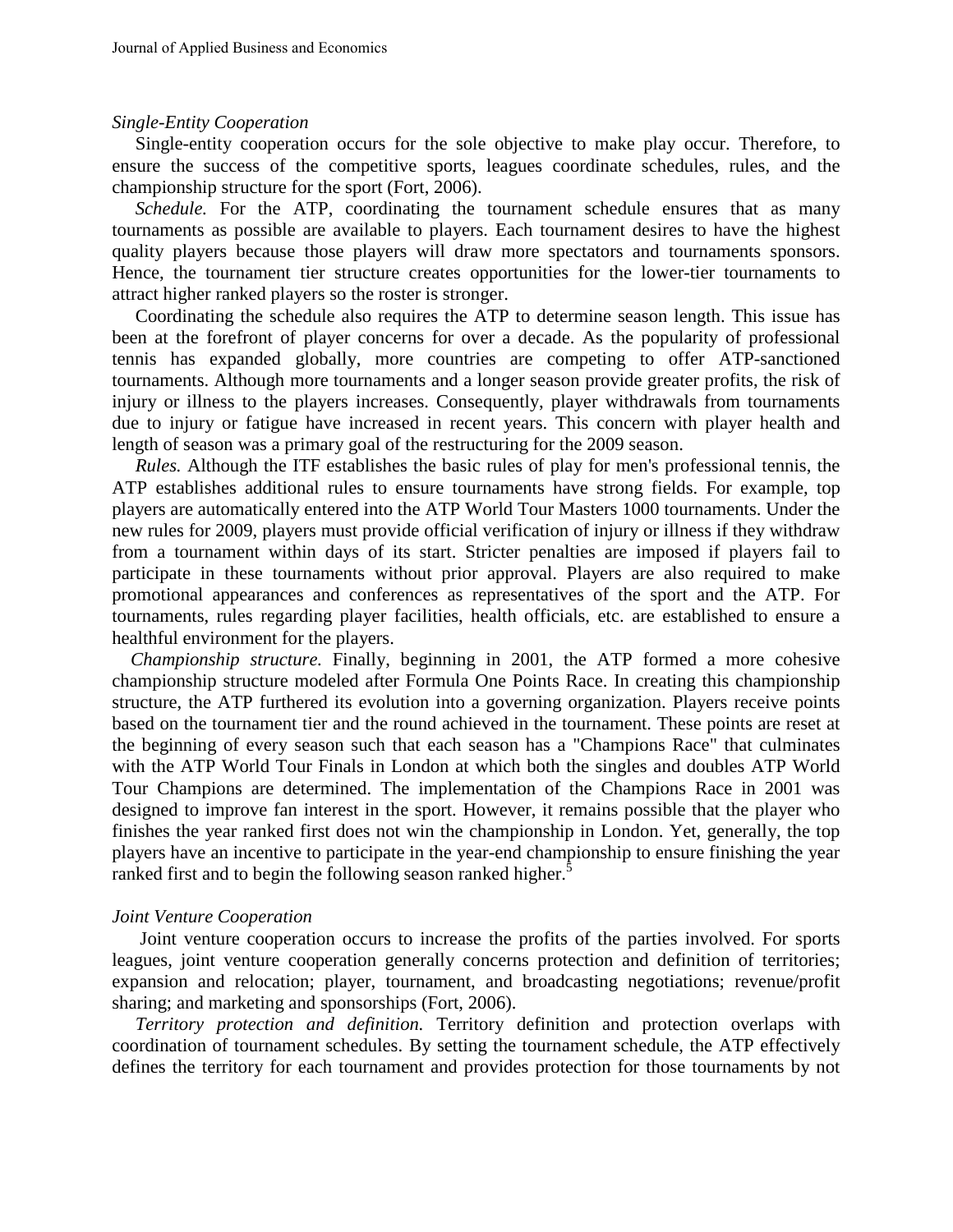sanctioning another tournament in the same city simultaneously. In fact, it is rare for two ATPsanctioned tournaments to occur in the same country simultaneously.

 *Expansion and location.* The ATP determines expansion of the tournament schedule and influences location of tournaments. Because ATP-sanctioned tournaments attract higher quality players, then the tournaments are generally willing to agree to upgrades in infrastructure or player "perks" to ensure being kept on the schedule. For example, under the new 2009 ATP World Tour schedule, new venues in new countries, such as South Africa, are being offered to broaden the exposure of the sport worldwide (ATP World Tour, 2009). However, as in the case of the Hamburg tournament, timing of tournaments relative to the Grand Slam tournaments may encourage downgrading a tournament to a lower tier or forcing the tournament to move its dates to a more player-agreeable month.

 *Negotiations.* Negotiations occur both inside and outside the ATP. Because the ATP is comprised of both players and tournaments, then negotiations between players and tournaments are similar to collective-bargaining agreements. However, these negotiations are somewhat different for the collective bargaining that occurs in professional team sports since ATP players have equal voting power regarding ATP policy. The players are an explicit part of the governing body; therefore, it could be argued that the ATP still operates as a player association and should be afforded the same antitrust exemption as other professional player associations (Applying Antitrust Labor Exemptions, 2008).

 The ATP also negotiates as a single entity regarding broadcasting rights. Like professional sports teams, individual tournaments could negotiate "local" broadcasting agreements. However, because of the international nature of the sport, tournaments move from country to country on a weekly basis. With the number of TV stations worldwide desiring access to the top tournaments, it would be difficult for each tournament to negotiate TV rights separately. By negotiating as a single entity, the ATP lowers the time and cost to the tournaments of negotiating broadcasting rights. For example, the 2009 season boasts a more comprehensive TV package and more on-line broadcasts of tournaments so fans can more easily follow the Tour (ATP World Tour, 2009).

 *Revenue and profit-sharing.* New to the ATP in 2009 is a type of profit-sharing program designed to encourage greater participation in events. Unfortunately, specifics regarding the profit-sharing and bonus pool program are difficult to acquire. According to the ATP World Tour (2009), the \$6 million bonus pool applies to the Top 12 players in the 2009 South African Airways Rankings. A player's share of the pool will be based on his fulfillment of his ATP commitments during the year. The implementation of these programs suggests that the ATP has developed into a more traditional "league" structure.<sup>6</sup>

 *Marketing and sponsorships.* Finally, the ATP cooperates for marketing and sponsorships similar to the NFL and NBA. It spends money on advertising the ATP World Tour during tournaments and on the Tennis Channel. Furthermore, it also has licensed merchandising for various products, many of which donate money to charities. For the 2009 season, the ATP is engaging in a multi-million dollar advertising campaign called FEEL IT. This advertising campaign is designed to promote both the sport and the tour further by aiding ATP-sanctioned tournaments with promotional activities. Furthermore, it has implemented a "net branding" in which the level of the ATP tournament is identified on the ends of the net on the court.<sup>7</sup>

 The ATP also acts as a single-entity in garnering sponsorships or partnerships for the ATP World Tour to provide cross-promotional advantages for the parties involved. The two primary ATP partners are South African Airways and Ricoh. These partnerships provide valuable sources of monetary and non-monetary support for the tour. For example, in addition to sponsoring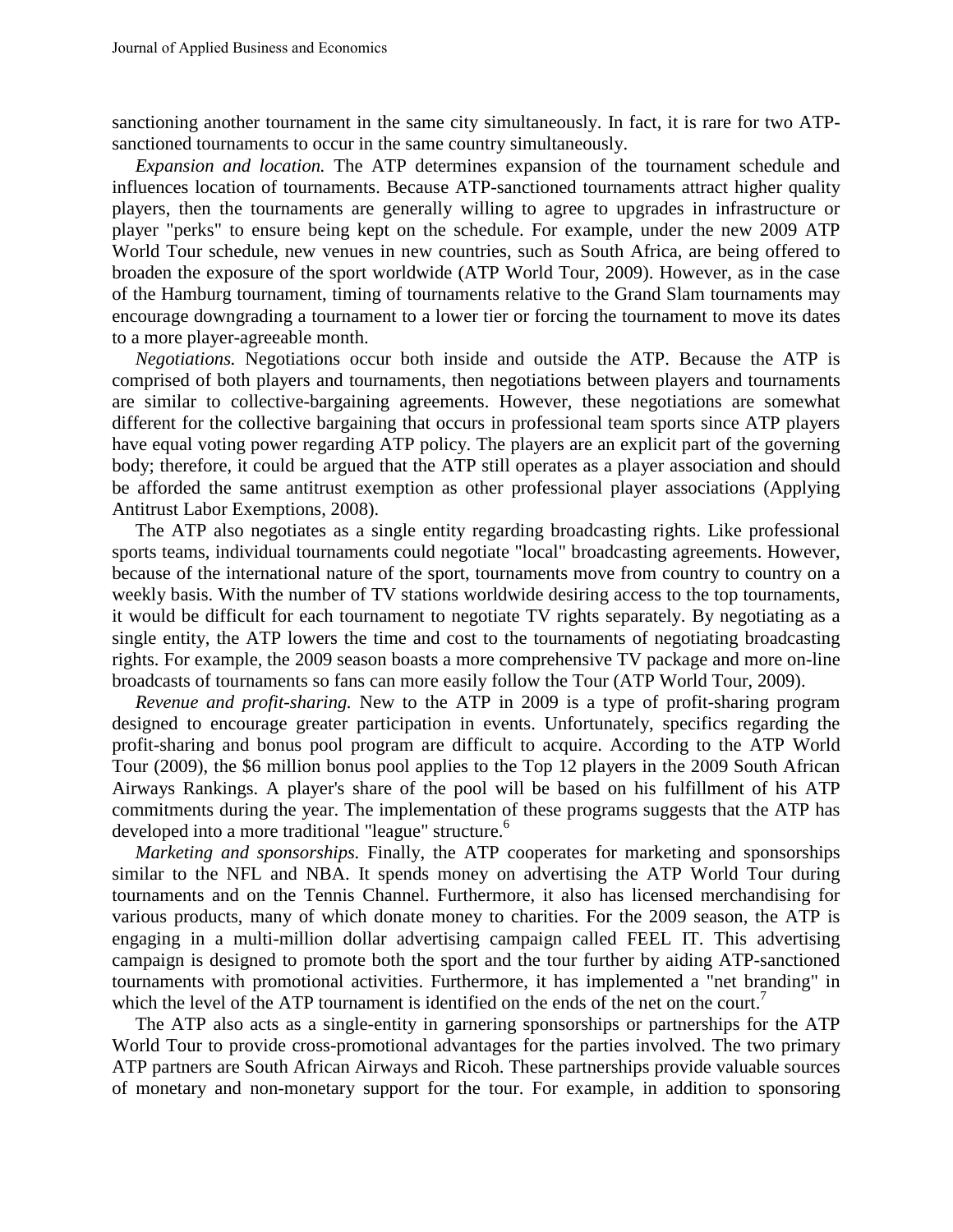international tournaments, South African Airways also provides airline service to the Tour and Ricoh provides digital equipment employed by international tournaments (ATP World Tour, 2009). However, individual tournaments retain some autonomy in procuring sponsorships for their events such as clothing sponsors for the tournament officials and employees.

# **IMPLICATIONS OF SINGLE-ENTITY VERDICT ON INDIVIDUAL PROFESSIONAL SPORTS ORGANIZATIONS**

 Using cartel and league theory, the previous section explored how the current structure of the ATP fits the traditional economic cartel and sports league models. By displaying the characteristics of a successful cartel and engaging extensively in both single-entity and joint venture cooperation, it seems plausible that the jury's complete verdict in favor of the ATP's single entity defense has merit. Consequently, this verdict has implications for the operations not only of the ATP but also for other individual professional sports organizations such as the WTA, PGA, and LPGA.

 Each of these organizations has undergone structural changes in the last decade that have given them more control of the operations of their respective sports. It is this element of control that appears to be central to the argument of whether these organizations do, in fact, operate as single organizations and whether this structure is crucial for the successful functioning of the sport. By accepting the single-entity defense in the Hamburg lawsuit, the jury effectively set a precedent for other individual professional sports organizations to assert greater control without concern for legal ramifications.<sup>8</sup> By establishing the legality of the ATP's control over the governance of a significant portion of men's professional tennis, it essentially benefits from the antitrust exemptions given to professional team sports.

 Consequently, other individual sports organizations may also benefit from these antitrust exemptions and have greater incentive to operate more cohesively in the development of their respective sports. Had the ATP lost the single-entity argument, then these sports organizations may have potentially reverted to player associations with limited ability to influence the operations of their businesses. Specifically, greater tournament autonomy to compete for player talent potentially creates weaker fields at these tournaments which could lead to lower revenues overall. Furthermore, from the player perspective, although they sacrifice autonomy in choosing which tournaments to play, they have greater influence regarding the scheduling and conditions under which they play.

 By acting as a single-entity in conjunction with the tournaments, the ATP player members have been able to increase their compensation substantially since the inception of the current ATP structure in 1990. Players on the WTA Tour have had similar results regarding scheduling, playing conditions, and monetary compensation. Without this cooperation between players and tournaments, compensation and conditions would potentially erode. Those tournaments with wealthier sponsors would provide greater incentives for players to participate in their tournaments to the detriment of smaller tournaments. As a result, it is possible that fewer tournaments would exist thus further limiting the potential for players to improve in the rankings.

 Finally, although the Hamburg tournament and its sponsors may not be wrong is contending that the ATP is a cartel, this contention only asserts that the ATP is collusion among tournaments. Upon further examination, the ATP could be considered a cartel, yet the collusion occurs between player and tournament members, not simply the tournament members. This structure is in stark contrast to professional team sports organizations. For team leagues, the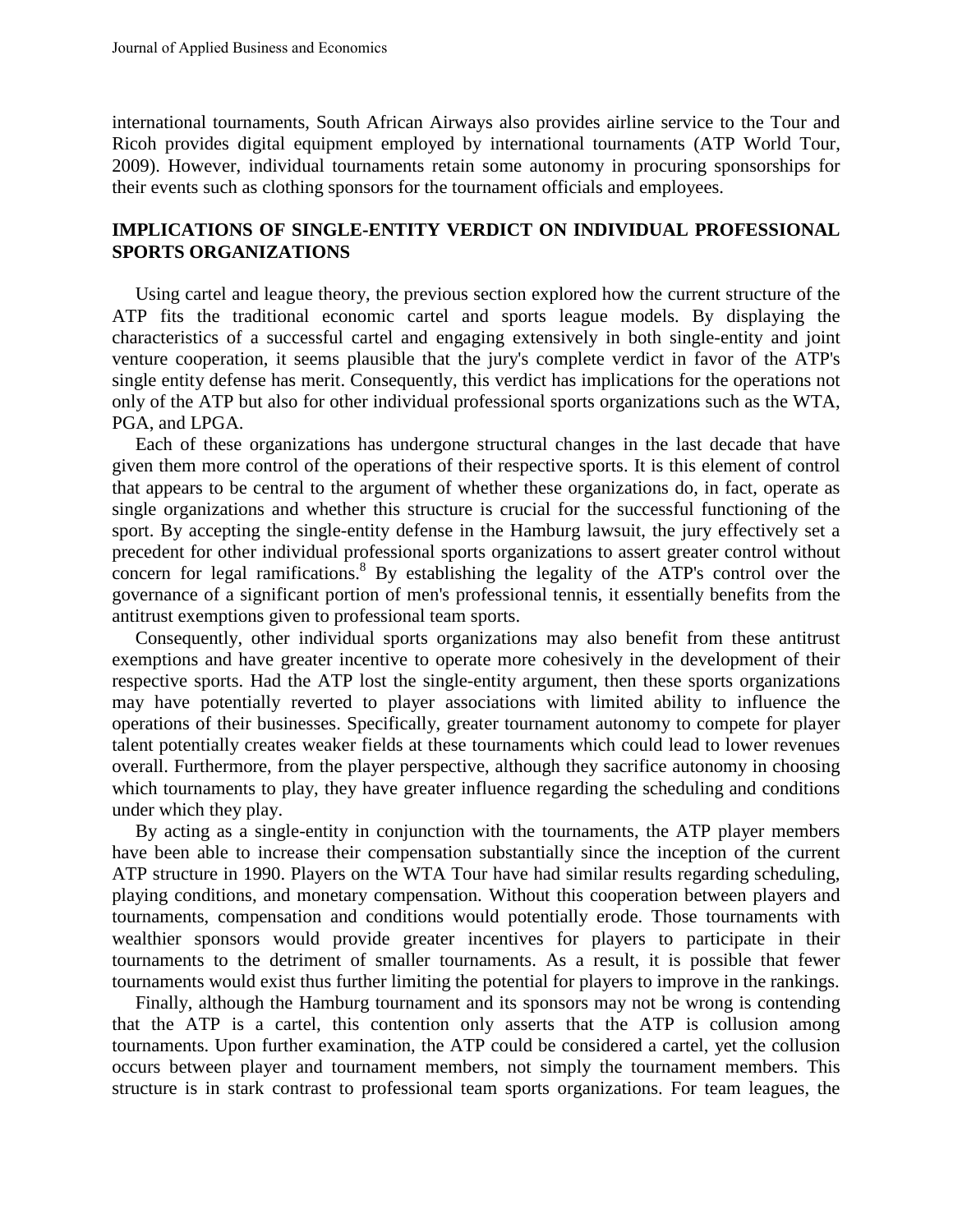cooperation occurs through an unincorporated association of owners of separate teams. Each professional sports league does negotiate with its respective player association regarding salaries and other employment issues in collective bargaining agreements. However, the ATP is an incorporated body similar to that of a corporation with a CEO who is appointed by the Board of Directors (Forster and Pope, 2004). In essence, it is the integration of the player association with the "commission" to govern a significant portion of the sport. Thus, as previous stated, the ATP could be exempt from antitrust laws under the union collective bargaining rules (Applying Antitrust Labor Exemptions, 2008).

# **CONCLUSION**

 This case study explored the contention that the ATP acts a single-entity and should be awarded the antitrust exemptions currently enjoyed by professional team sports leagues. Using basic cartel and league theory from economics, the examination qualitatively assessed the validity that the ATP can be considered a successful cartel and a cooperative sports league. Because it generally appears to meet the criteria for a cartel, it essentially acts as a sports league through both single-entity and joint venture cooperation in an attempt to control the operations of the significant portion of men's professional tennis. The implications of the lawsuit which legally confirmed it single-entity status suggest that, had the ATP not been successful, men's professional tennis may have potentially become more dispersed possible to the detriment of the sport.

 However, this examination simply provides a basis for which to engage in more specific analysis regarding the law and economics of individual global sports organizations. On one hand, it is a legal issue regarding the definition of "single-entity" and its interpretation with respect to specific criteria for allowing this type of cooperation and exploring whether entities such as the ATP should be required to be incorporated in order to engage in this behavior. On the other hand, it is an economic issue regarding the industrial organization of individual professional sports organizations. The sports economics literature is deficient in this area. However, with the increased global interest in both professional tennis and golf, it seems a relevant topic for research and more formal modeling, particularly in light of the Hamburg case which seemingly legalized a cartel.

# **ENDNOTES**

- 1. Associated Press (August 5, 2008). "Jury rejects German Federation's claims of ATP antitrust violations," retrieved August 6, 2008 from [http://sports.espn.go.com/sports/tennis/news/story?id=3520923.](http://sports.espn.go.com/sports/tennis/news/story?id=3520923)
- 2. The four major Grand Slam tournaments are organized by the International Tennis Federation; therefore, scheduling of these tournaments is outside the scope of the ATP.
- 3. Unless otherwise noted, the following section is summarized from ATP World Tour (2009).
- 4. Some rules regarding breaks between sets, call challenges, and other minor aspects of the game may be determined by the tournament or the ATP. However, these differences are not substantial.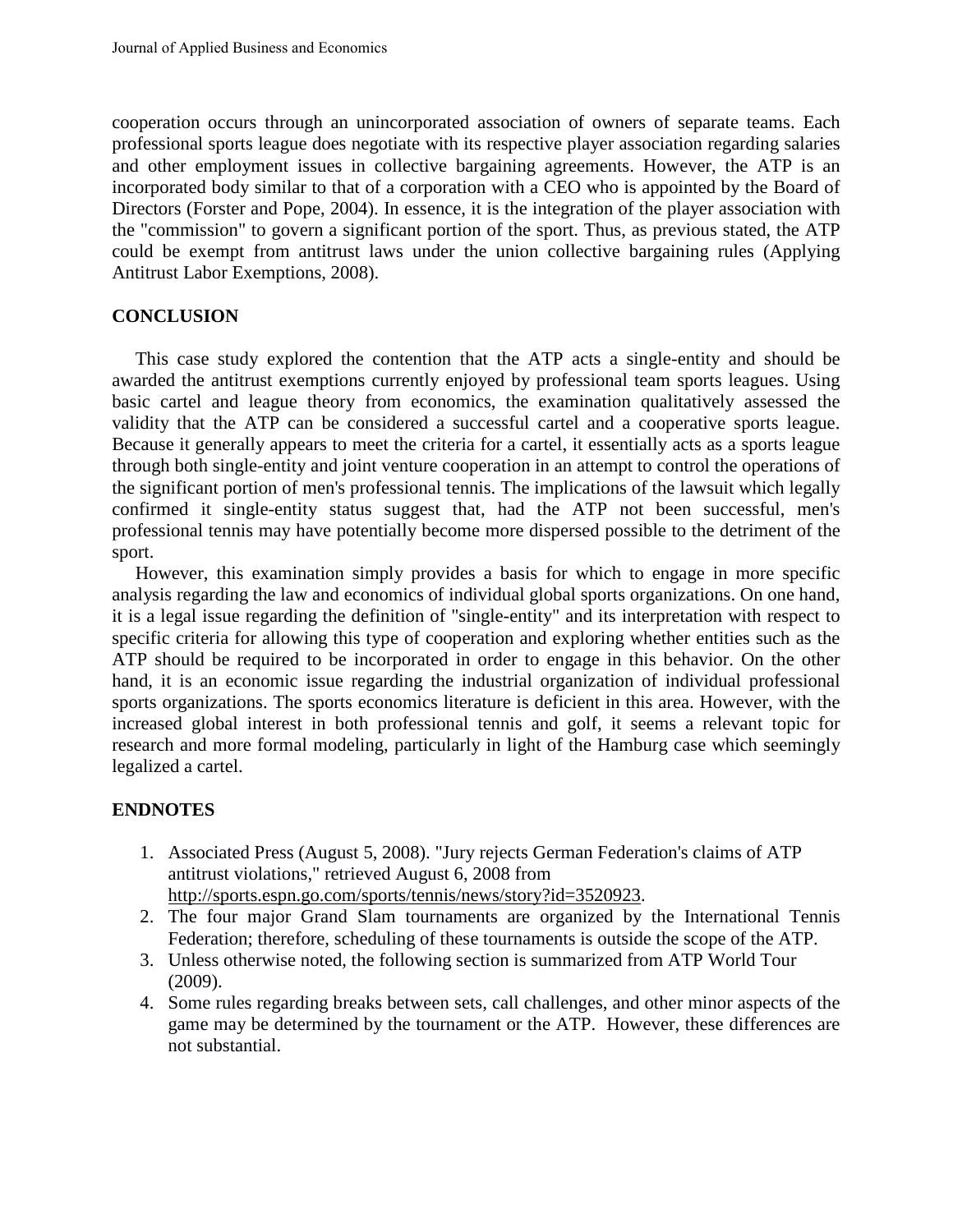- 5. This structure is slightly different than the PGA Fed Ex Cup race in which the player who wins the Cup can do so without playing the last event if he has enough points such that no one can surpass him.
- 6. The WTA is implementing a revenue-sharing program that appears to apply to tournaments' prize money based on a 3-year average ("Only War Would Hurt Us," 2009).
- 7. Initially, the "net branding" was designed to be in the center of the net on the court. However, many of the top players found the branding in the center of the net distracting causing the ATP to move the banners to each side of the net.
- 8. The ATP faced other lawsuits from tournaments since 2000 similar to the Hamburg case, specifically Indianapolis and Washington, DC tournaments in 2002 and the Monte Carlo Masters tournament in 2007. Both these cases were settled out-of- court such that both Indianapolis and Washington, DC accepted monetary compensation, moved to the new designated dates, and reduced their prize money. The Monte Carlo Masters tournament, which filed suit at the same time as Hamburg for similar reasons, settled when the ATP agreed to retain the tournament status but it is not a required tournament for the players (Tandon, 2008). The Hamburg lawsuit was the first case to go to trial.

# **REFERENCES**

(2009). Retrieved March 3, 2009, from ATP World Tour: <http://www.atpworldtour.com/tennis/1/en/home/default.asp>

Applying Antitrust Labor Exemptions to Pro Golf and Tennis. (2008, May 5). Retrieved April 29, 2009, from Sports Law Blog: [http://uslaw.com/law\\_blogs/?item=132058](http://uslaw.com/law_blogs/?item=132058)

Architectures of Control: Structure and Process in the GSOs. (2004). In J. A. Forster, Political Economy of Global Sporting Organisations, Routledge, 79-100.

Deutscher Tennis Bund vs. ATP Tour Inc*.* (2008). Retrieved March 5, 2009, from American Bar Association:<http://www.abanet.org/antitrust/at-committees/at-trial/jury-instructions/22.shtml>

Fort, R. (2006). Sports Economics Second Edition*.* Upper Saddle River, NJ: Pearson- Prentice Hall.

Jury Rejects German Federation Claims of ATP Antitrust Violations*.* (2008, August 5). Retrieved March 6, 2009, from ESPN: <http://sports.espn.go.com/espn/print?id=3520923&type=story>

Kaplan, D. (2008, July 7). ATP Lawsuit Could Remake Non-Team Sports*.* Retrieved March 6, 2009, from Sports Business Journal:<http://www.sportsbusinessjournal.com/index.cfm>

Only War Will Hurt Us Say Tennis Officials*.* (2009, January 16). Retrieved April 29, 2009, from Sports City: [http://www.sports-city.org/news\\_details.php?news\\_id=6813&idCategory=138](http://www.sports-city.org/news_details.php?news_id=6813&idCategory=138)